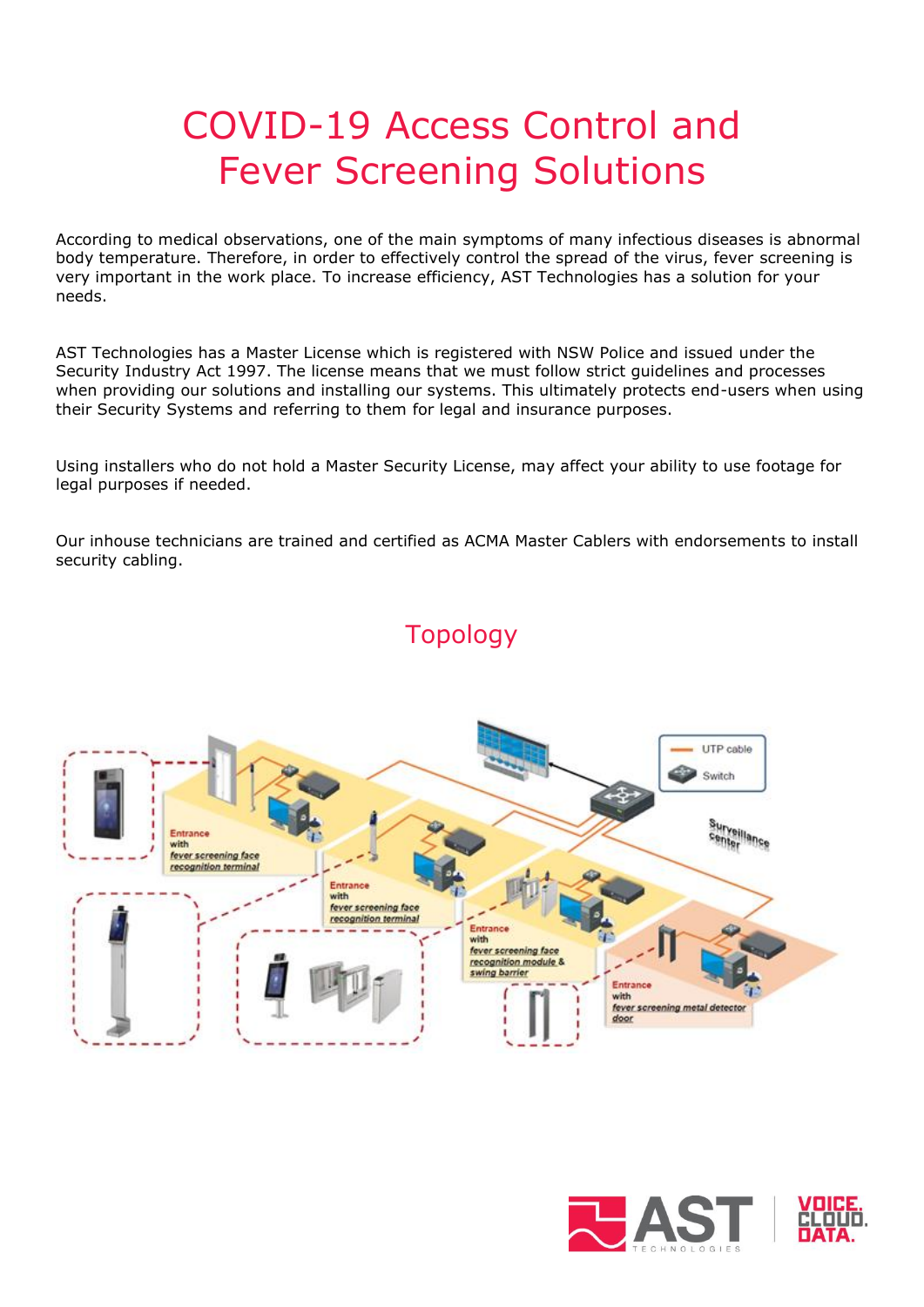# Face Recognition & Fever Screening Solution





- **RHAST &** · 50,000 faces capacity
- Recognition duration <  $0.2$ s / user
- $\bullet$ Temperature range: 30~45°C;
- Temperature accuracy:  $\pm 0.5^{\circ}$ C  $\bullet$
- Measurement distance : 0.3m -2m
- Support mask detection and sound alarm

|                                   | <b>Floor Standing Unit</b> | <b>Wall Mounted Unit</b>                            | <b>Barriers Mouning Unit</b>            |
|-----------------------------------|----------------------------|-----------------------------------------------------|-----------------------------------------|
|                                   |                            |                                                     |                                         |
| <b>LCD</b> screen                 | $10.1$ inch                | 7 inch                                              | 7 inch                                  |
| Face capacity                     | 50,000                     | 50,000                                              | 50,000                                  |
| Thermal imaging resolution        | $120 \times 160$           | $120 \times 160$                                    | $120 \times 160$                        |
| Card capacity                     | N/A                        | 50,000 M1 cards                                     | N/A                                     |
| Temperature range and<br>accuracy | 30-45°C (±0.5 °C)          | 30-45°C (±0.5 °C)                                   | 30-45°C $(\pm 0.5 °C)$                  |
| <b>Authentication Distance</b>    | $0.3 - 2m$                 | $0.3 - 2m$                                          | $0.3 - 2m$                              |
| Mask detection                    | Support                    | Support                                             | Support                                 |
| Fast temperature<br>measurement   | Support                    | Support                                             | Support                                 |
| Deployment                        | floor standing             | Wall mounting/<br>floor standing with mounting pole | Face recognition module<br>for barriers |

## Application Scenarios

- Entrance to Australian Mining Entrance to Workshops
- 
- Entrance to shops or Supermarkets Entrance to airports
- 
- 
- Entrance to Hospitals Entrance to Office or educational Buildings
	-
- Elevator Banks Entrance to Hotels Motels and Accommodation

#### Comparison Between Thermal Imaging & Thermopile Technology

| <b>Type</b>                    | <b>Thermopile</b>                                            | <b>Thermal imaging</b>                                                                                     | <b>Comments</b>                                                                                                                                                                                                                                  |
|--------------------------------|--------------------------------------------------------------|------------------------------------------------------------------------------------------------------------|--------------------------------------------------------------------------------------------------------------------------------------------------------------------------------------------------------------------------------------------------|
| <b>Resolution</b>              | 32X32                                                        | 120X160                                                                                                    | Thermopile:<br>• Limited measurement scale.<br>• Low accuracy and efficiency of<br>fever screen.<br>Thermal imaging :<br>• Bigger measurement scale,<br>• Al algorithm for face detection,<br>• High accuracy and efficiency of<br>fever screen. |
| <b>Measurement</b><br>distance | $0.3m$ - 0.5m                                                | 0.3m~2m(depends on focus of device)                                                                        |                                                                                                                                                                                                                                                  |
| <b>Measurement scale</b>       | Small, fixed area of the screen                              | Large scale, any area within the<br>screen                                                                 |                                                                                                                                                                                                                                                  |
| <b>Efficiency</b>              | 5 s/person                                                   | 1 s/person                                                                                                 |                                                                                                                                                                                                                                                  |
| <b>Measurement</b><br>accuracy | Detecting only the highest<br>temperature in the fixed area. | Face detection tracking, guaranteed<br>that the measurement is the<br>temperature of the person's forehead |                                                                                                                                                                                                                                                  |